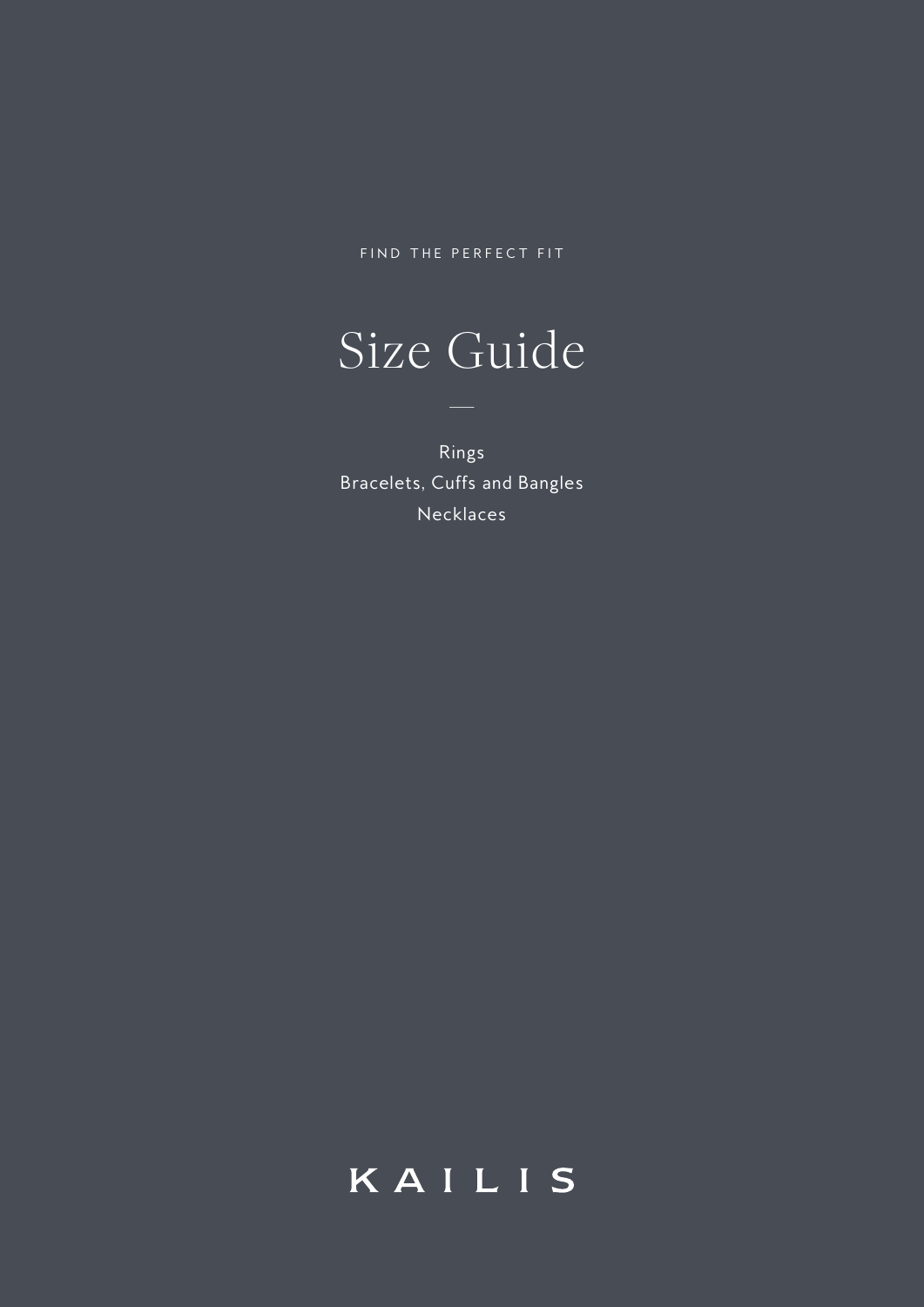## Rings

### FIND THE PERFECT FIT KAILIS RING

#### MEASURE YOUR EXISTING RING

- 1. Select an existing ring that properly fits the intended finger.
- 2. Place the ring over the closest matching circle below.
- 3. Match the inside edge of the ring to the circle closest in size.
- 4. If the ring falls between two sizes, order the larger size ring.
- 5. Repeat the above steps to ensure accuracy.

#### AS INDIVIDUAL AS YOU

Each Kailis Jewellery ring is unique in design and variations in size will occur from standard round ring shanks. For example, wider bands will require a larger ring size than thinner bands thus note the below can only be used as a guide.



Before measuring your ring size, ensure this guide is printed at 100% size. You can check the accuracy of your printout by measuring the line above.

**KA IL ISJEWELLERY.COM.AU**

KAILIS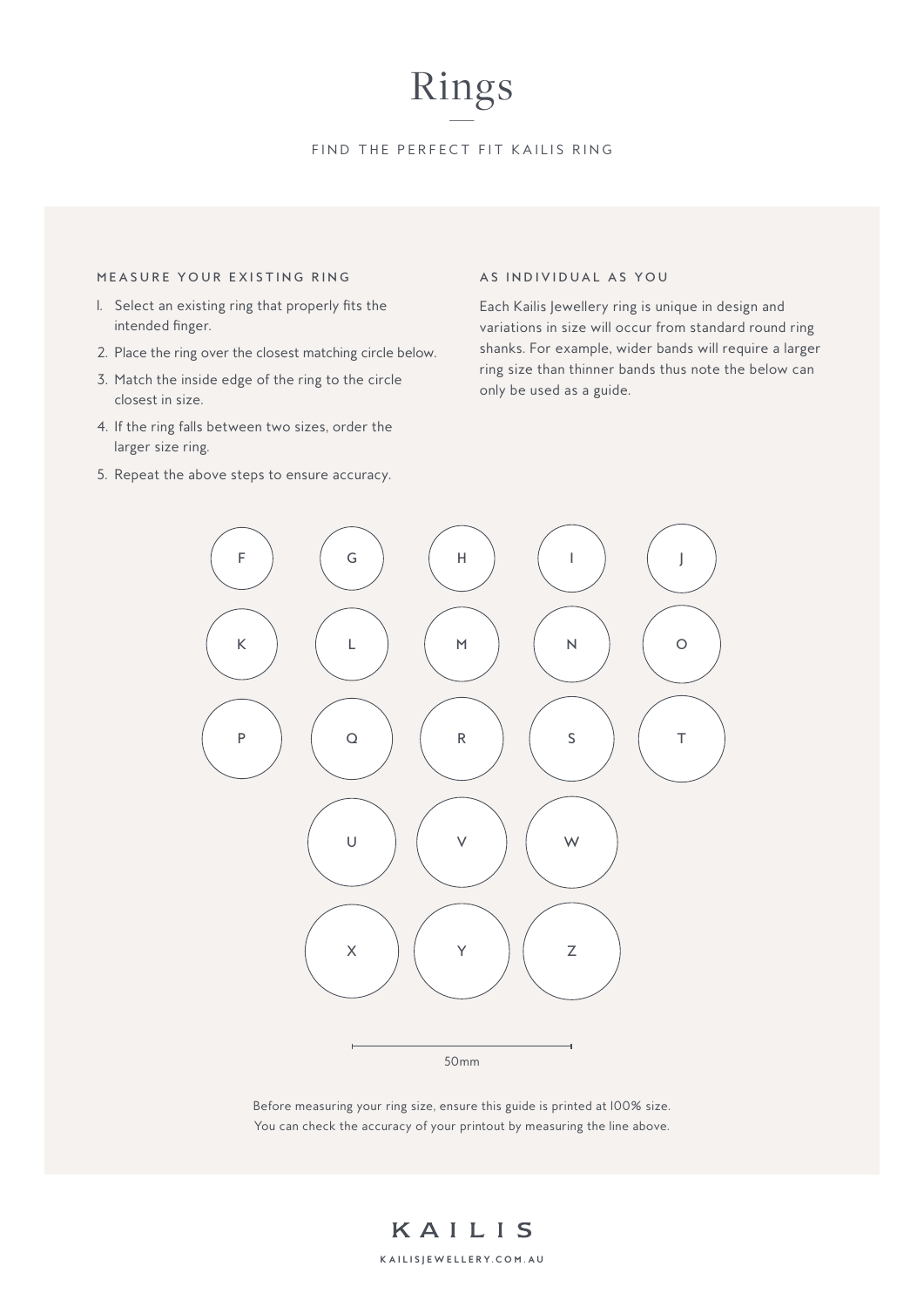#### STILL UNSURE OF YOUR SIZE?

If you are still unsure and need further assistance we recommend visiting your nearest Kailis Jewellery boutique or authorised retailer to have your ring size accurately measured.

### PURCHASING A GIFT?

If you are purchasing a ring as a gift, ask a friend or family member if they know the ring size.

Alternatively, if possible, borrow one of their rings (preferably from the correct finger) and use the ring measuring chart to determine the approximate ring size.

#### RESIZING INFORMATION

We offer one complimentary ring-resizing on ring purchases for up to 6 months after purchase.

Please note, not all rings can be sized due to limitations of each unique design. Please refer to the individual product page to understand more about the sizing capabilities of our designs.

Rings that can't be sized will require special size orders, this can take between 8-10 weeks to produce and may incur additional charges.

Rings purchased in the last 30 days, unworn and in new condition, can be returned for special size orders (only applicable for current catalogue items and excludes one off designs, special makes and discontinued items).

Please contact customer care if you have any further questions regarding ring sizing or resizing.

+61 8 6245 5213 customercare@kailis.com.au

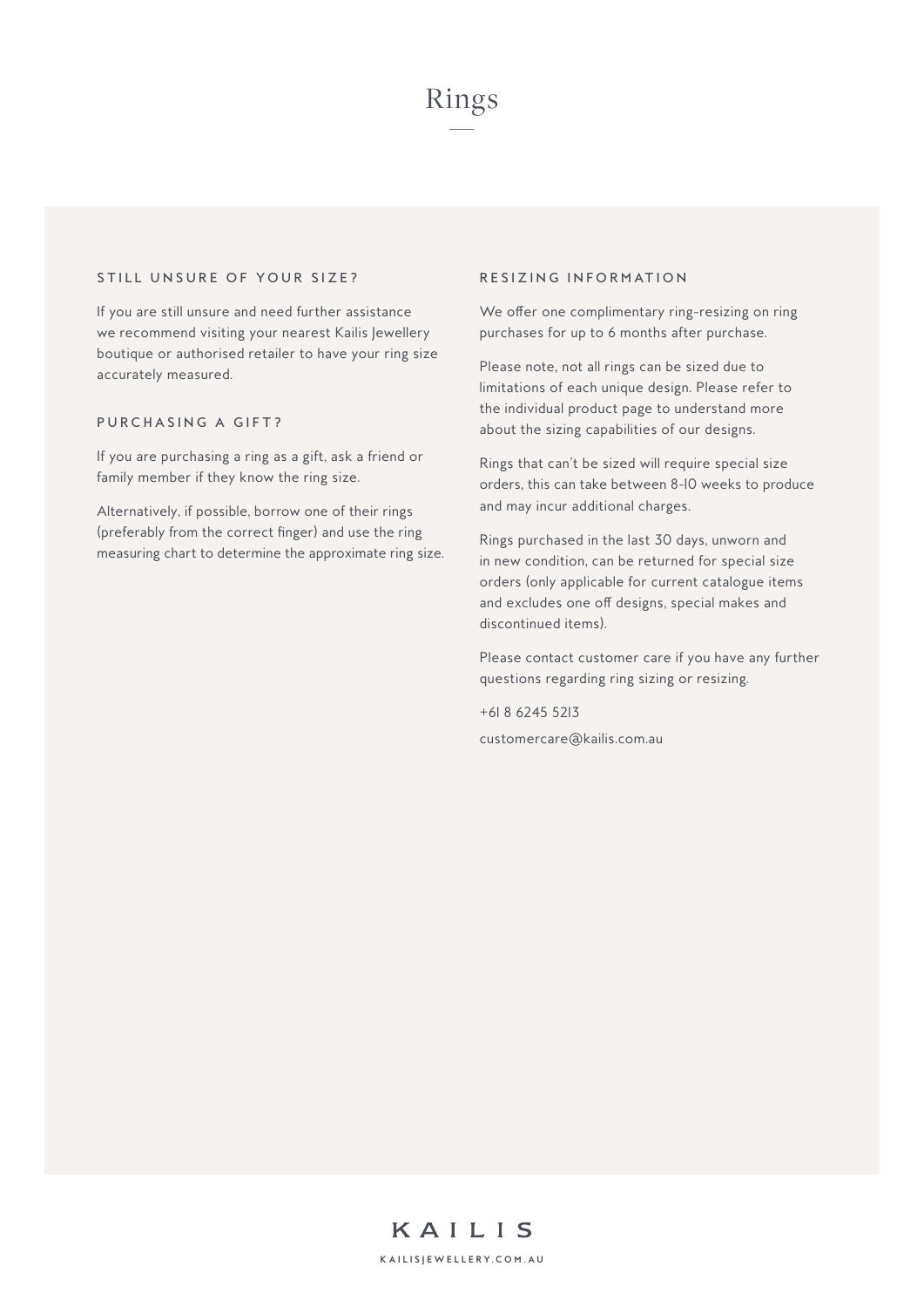## Bracelets, Cuffs and Bangles

### FIND THE PERFECT FIT KAILIS BRACELET, CUFF OR BANGLE



#### BRACELETS AND OPEN CUFFS

Measure your wrist with a flexible tape measure by wrapping it around your wrist once, below the wrist bone, and check the length.

Note your measurement in centimetres (cm) and check the available size against your desired bracelet.

Some bracelets can be resized and made as a special order. This can take between 8-10 weeks to produce and may incur additional charges. Please refer to the individual product page to understand more about the sizing capabilities of our designs.

## C LO S E D B A N G L E S

Bangle size is determined by the size of your hand and not your wrist.

Close your fingers together and bring your thumb to your little finger (as pictured).

Use a tape measure and wrap it around your hand at the widest point. Note the measurement as this will be the circumference of your hand.

Once you've selected a Kailis bangle check the available sizes and choose one size up from your wrist size.